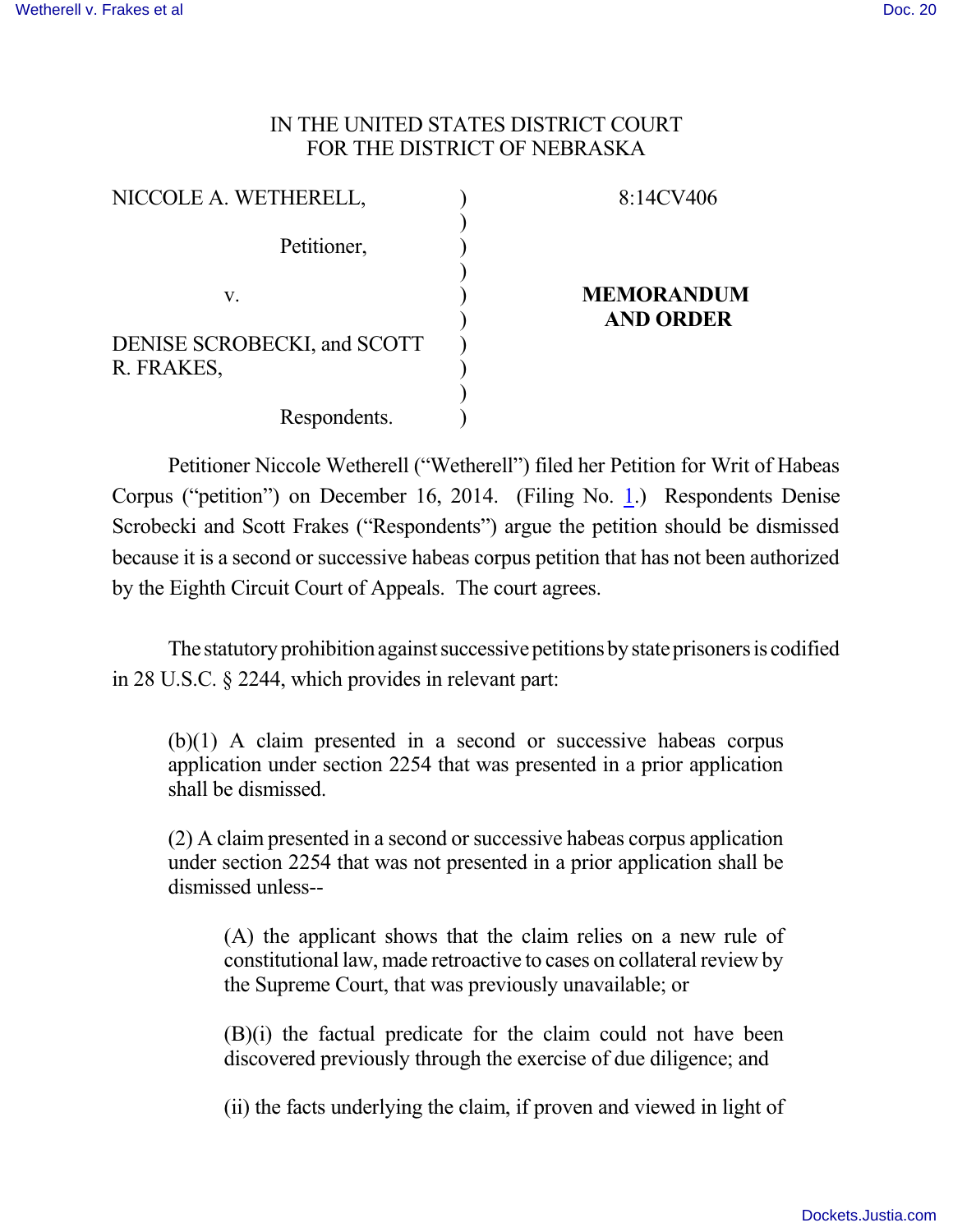the evidence as a whole, would be sufficient to establish by clear and convincing evidence that, but for constitutional error, no reasonable factfinder would have found the applicant guilty of the underlying offense.

 $(3)(A)$  Before a second or successive application permitted by this section is filed in the district court, the applicant shall move in the appropriate court of appeals for an order authorizing the district court to consider the application.

28 U.S.C. § 2244(b).

In *Magwood v. Patterson*, 561 U.S. 320, 332-33 (2010), the United States Supreme Court held that "the phrase 'second or successive' must be interpreted with respect to the judgment challenged." In other words, the phrase "second or successive" applies to entire habeas petitions, and not to individual claims in those petitions. *Id.*

This court's records reflect that Wetherell's petition is successive. She challenges her conviction in the District Court of Sarpy County, Nebraska, for first degree murder. (Filing No. [1](http://ecf.ned.uscourts.gov/doc1/11313170197).) She unsuccessfully challenged this same conviction in *Wetherell v. Dahm*, Case No. 8:09-cv-00032-LSC-PRSE. The pending petition is a second or successive petition under the statute because it challenges the same judgment already challenged in this court. The record does not reflect that Wetherell has received permission from the Eighth Circuit Court of Appeals to again attack this conviction. If she wishes to continue to pursue this matter, she should file a motion with the Eighth Circuit Court of Appeals fully addressing the legal requirements for successive habeas corpus petitions set forth in 28 U.S.C. § 2244(b).

## **CERTIFICATE OF APPEALABILITY**

A petitioner cannot appeal an adverse ruling of his petition for writ of habeas corpus under § 2254 unless he is granted a certificate of appealability. 28 U.S.C. § 2253(c)(1); Fed. R. App. P. 22(b)(1). A certificate of appealability cannot be granted